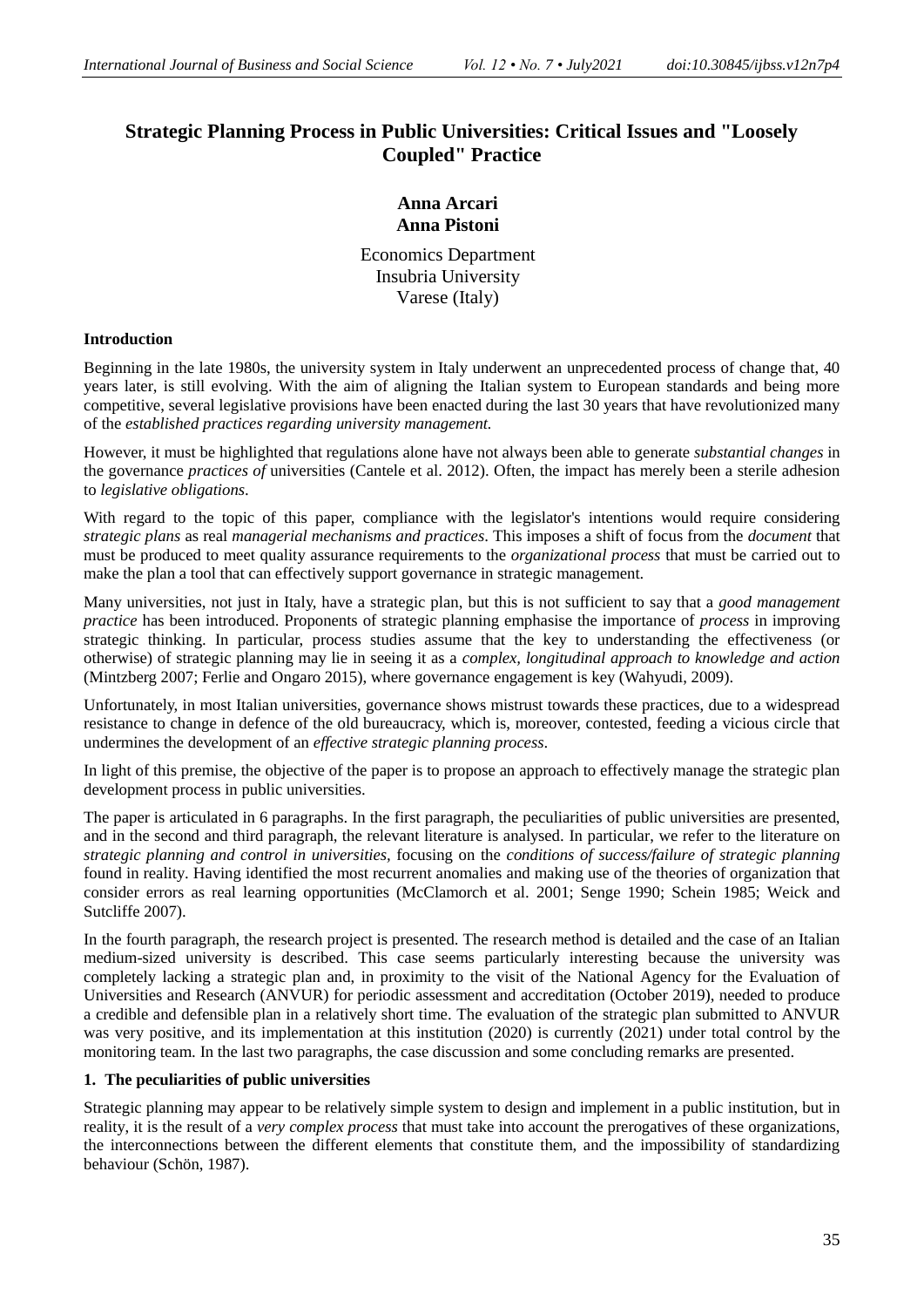The specificities of these particular organisations, which we believe may affect the success of a planning process, are summarised here (George et al., Lee et al. E Johnsen.; Burby [2003](https://www.tandfonline.com/doi/full/10.1080/14719037.2017.1285111?src=) ; Bryson [2011;](https://www.tandfonline.com/doi/full/10.1080/14719037.2017.1285111?src=) Poister, 2010). First, public universities are non-profit *organizations,* and any attempt to forcefully adapt the management practices prevalent in private companies exposes these practices to the risk of rejection (McClamorch et al. 2001).Universities, moreover, are *multiform organizations*, where alongside activities typical of *mechanical bureaucracies* (tasks and duties carried out by technical-administrative staff according to standard procedures and codified behaviours) coexist activities characteristic of *professional bureaucracies* (research and teaching congruent with the skills possessed) that, in some cases (e.g., for activities performed by research groups), take on the distinctive features of *adhocracies.* These are organizations characterized by little bureaucracy whose functioning is not based on standardized procedures but on mechanisms of mutual adaptation, that is, on *practices of communication* and *modes of control that are primarily informal* (Mintzberg 1993).

Moreover, public universities should be considered *loosely coupled* organizations whose *members, while bound by common interests, enjoy independence of action* (Weick, 1976). We define universities as *loosely coupled* systems because they are composed of people who all have learning and research objectives but whose positioning in different scientific-disciplinary fields requires separate and independent goals and actions<sup>1</sup>. In these organizations, therefore, there is no room for rigid and standardized procedures.

*Collegiality is* another feature of the decision-making processes of public universities that dramatically slows the ability to respond to requests for change at every organizational level, just as the absence of adequate incentivebased *remuneration systems* makes it difficult to motivate staff, both researchers and technical administrative personnel. Finally, in public universities, the *political function* is kept distinct from the *managerial function*,and innovations at the managerial level are often hindered by political reasons.

The prominence of these peculiarities gives rise to a number of potential organisational conflicts that need to be addressed through the use of a planning process capable of preventing or effectively managing them. This is why it is necessary to develop a *practice or* reference *model* that can be adapted contingently to different contexts. *Practices* are nothing but *a set of interconnected elements that guide routinized behaviours; that is, they are cyclically repetitive—as is the cycle of planning and control—but not standardized and not mechanically activated*  (Reckwitz 2002, Shove et al 2007). In this sense, strategic planning should be understood as a process that can be formalized into a tailor-made practice to be adapted to contextual conditions. Practices that take the form of cyclical or routine behaviours, insofar as they are assiduous, also make those who implement them acquire skills, ultimately promoting *organizational learning* (McClamorch, et al. 2001).

Therefore, universities that systematically adopt these practices will be able to appreciate a multiplicity of the benefits provided.

#### **2. Literature review**

-

The starting point is the assumption that *strategic planning* (SP) is *"useful"* in many institutions, including public administration (PA), and contributes to creating *"public"* value because it helps management understand what their organizations should do as well as how and why (Barzelay and Colin 2003; Borins 1998; Boyne and Gould-Williams 2003; Bryson and Bromiley 1993; Bryson et al.2009; Bryson and Einsweiler1988; Frentzel et al. 2000; Hendrick 2003; Wheeland2004).The problem, however, is that strategic plans are not always effective, i.e. they help governance in strategic management.

With specific reference to the Italian context, some researchers have analysed the strategic plans available on the websites of state universities to identify their characteristics and best practices (Bronzetti et al. 2012). This study focuses on the analysis of both process and content aspects of the plans. The choice of descriptive variables<sup>2</sup> was

<sup>1</sup>In universities, all the ties that are established between researchers and technical-administrative staff are "*loosely coupled"*because these parties perform different and relatively autonomous jobs; this is also the case among researchers themselves, because of the different methodologies that each one can adopt, and in teacher-student relationships, because of the specificity that each group/class brings to the relationship with the teacher that forces it to adapt its own method.

<sup>36</sup> 2The "process" analysis included 5 variables: the form of document presentation and web-based access to meet transparency requirements; the level of participation/involvement in defining the mission, vision, strategy, and goals; the specifics of how the process would unfold; the synchronization of the strategic plan with other planning documents and available financial resources; and the dedication and expertise of the committee charged with supporting the development of the plan. Eleven factors were used to profile the "content" of a plan: the level of formalization of the mission, vision, and values; the construction of SWOT analysis to identify expectations and strategies to be adopted; the definition of strategic plans and their consistency with ministerial guidelines (MIUR); the presence of ministerial indicators; the presence of performance indicators unrelated to those defined by the Ministry; the temporal consistency of the data analysed (series of historical values); the definition of targets; the indication of responsible parties; the analysis of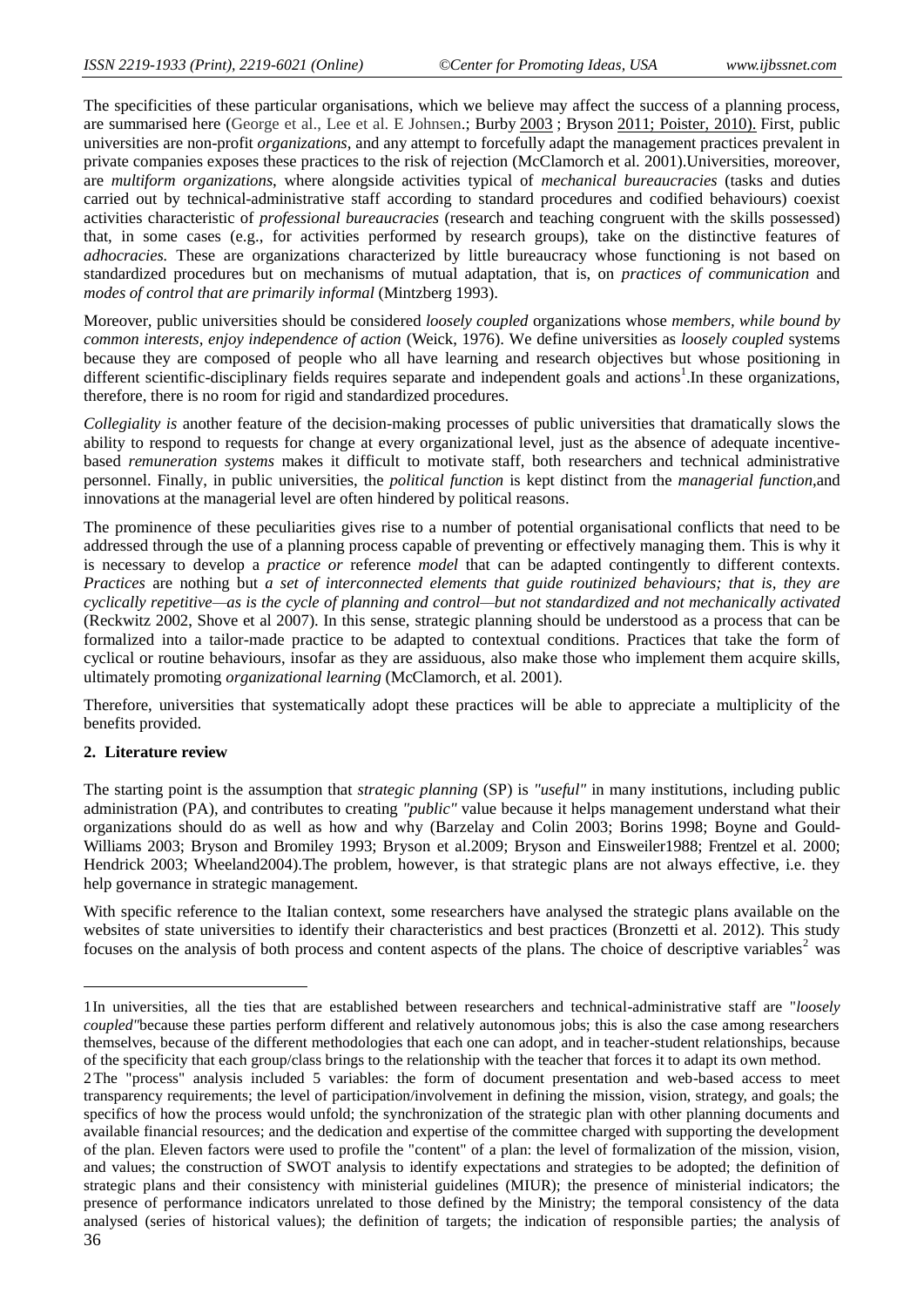made by drawing on previous research that examined the issue related to the characteristics of SP (Bouckaert and Halligan 2008; Otley 1999)*.* The *main* evidence of the study shows a plurality of situations where good practices, characterized by a high quality of process and content, are circumscribed to a few cases (6 out of 59 universities analysed). Beyond some inevitable limitations of the study (e.g., it is not sufficient to assess the quality of the formal requirements of a process and/or the contents of the plan to determine the actual validity of a practice; it is also necessary for the implementation of the plan to lead to appreciable results), the suggestion of researchers, which we have taken, is to work in the direction of developing and disseminating good practices within the Italian university system to improve the effectiveness of planning processes as well as the performance of individual universities and the system as a whole (Kallio et al. 2017).

In this study we will focus on the definition of the "process" aspects and, more generally, on the "organisational factors" that condition the effectiveness of a SP, without dealing with the "contents". The reason for this choice lies in a knowledge gap that the analysis of the literature has shown us. Many of the available studies, in fact, point to the need to investigate in greater depth the conditions of the organisational context, and of the process that is grafted onto it, which can influence the effectiveness of SPs.

## **3. The strategic planning "process"**

Few studies of public sector have investigated aspects of the SP process in detail (Jarzabkowski and Fenton 2006; Jarzabkowski and Spee 2009; Ferlie and Ongaro 2015). Exceptions include Wheeland (2004) and Bryson, Crosby, and Bryson (2009). The latter authors show that terms suchas process steps, role of planners, role of stakeholders, as well as mission, vision, goals, strategies, actions and performance indicators, are all relevant to any study of strategic planning in practice, not as rigidly defined terms, but requiring adaptations to the different contexts in which they are used. Some studies have emphasized the importance of intermediate outcomes, such as participation (Lee, McGuire, and Kim), commitment to the plan (George et al.) visioning (Helling [1998\)](https://www.tandfonline.com/doi/full/10.1080/14719037.2017.1285111?src=), situated learning (Vigar [2006\)](https://www.tandfonline.com/doi/full/10.1080/14719037.2017.1285111?src=), and communication and conflict management strategies (Bryson and Bromiley [1993\)](https://www.tandfonline.com/doi/full/10.1080/14719037.2017.1285111?src=). It follows that, the public-sector SP, is not one thing, but is a set of concepts, procedures, tools, and "practices" that must be applied sensitively and contingently in specific situations, in other words recurring "adaptive" organisational processes, if the presumed benefits of strategic planning are to be realized (Bryson, J.M, at all 2018).

There are a variety of generic approaches to strategic planning, the boundaries between them are not necessarily clear, and SP in practice typically is a "hybrid", that combines formal elements with logical incrementalism (Poister, Pasha, and Edwards, [2013\)](https://www.tandfonline.com/doi/full/10.1080/14719037.2017.1285111?src=). In addition, it is unclear how best to conceptualize context and adapt processes to this last in order to produce desirable outcomes. For example, should context be viewed as a backdrop for action or as actually constitutive of action (Ferlie and Ongaro [2015\)](https://www.tandfonline.com/doi/full/10.1080/14719037.2017.1285111?src=).Hendrick's (2003) research, which discusses the external and internal contextual variables that influence performance and strategic planning efforts, shows that certain *processes,* such as *communication*, *monitoring*, and *coordination,* have a positive impact on the quality of the plan and on the level of performance. In particular, align the goals of different organizational levels towards a common strategy (Hendrick 2003) positively influences the efforts and performance of all individuals as well as the degree of *participation of individuals* in the process of strategy formulation and implementation.

Other authors (Lee et al.,2018) confirm that *collaboration* in strategic plan design contributes to better performance. Broad participation, in general, can also improve the process, as well as the resulting plan, by giving various stakeholders a sense of ownership and commitment. Employees at all levels of the organisation may need to be included in strategic planning for their input and knowledge of their respective areas of the organisation (Wheeland 2004; Donald et. Al. 2001). That said, we also know that there is a great variation in how stakeholders are engaged, and at least two studies show that the participation of key stakeholders (internal and external) often remains superficial and elitist (Vigar et al. 2006; Vidyarthi et al. , 2013). Future studies on this topic would greatly contribute to a current deficit in the wider literature.

#### *Anomalies in universities' strategic planning*

-

Considering the importance of the process in decreeing the effectiveness of a strategic plan, in this paragraph we will focus on the most widespread anomalies that we have found in the SP processes adopted by universities all over the world, apart from the Italian ones:

The analysis of a number of case studies available in the literature identified a long list of "anomalies" found in SP processes (Buckland 2009). These are *design choices* that have negatively impacted SP and that mainly depend on *three factors that characterize the university context*:

benchmarks; explicit expectations related to monitoring; and the description of the framework and dynamics of the strategic plan process.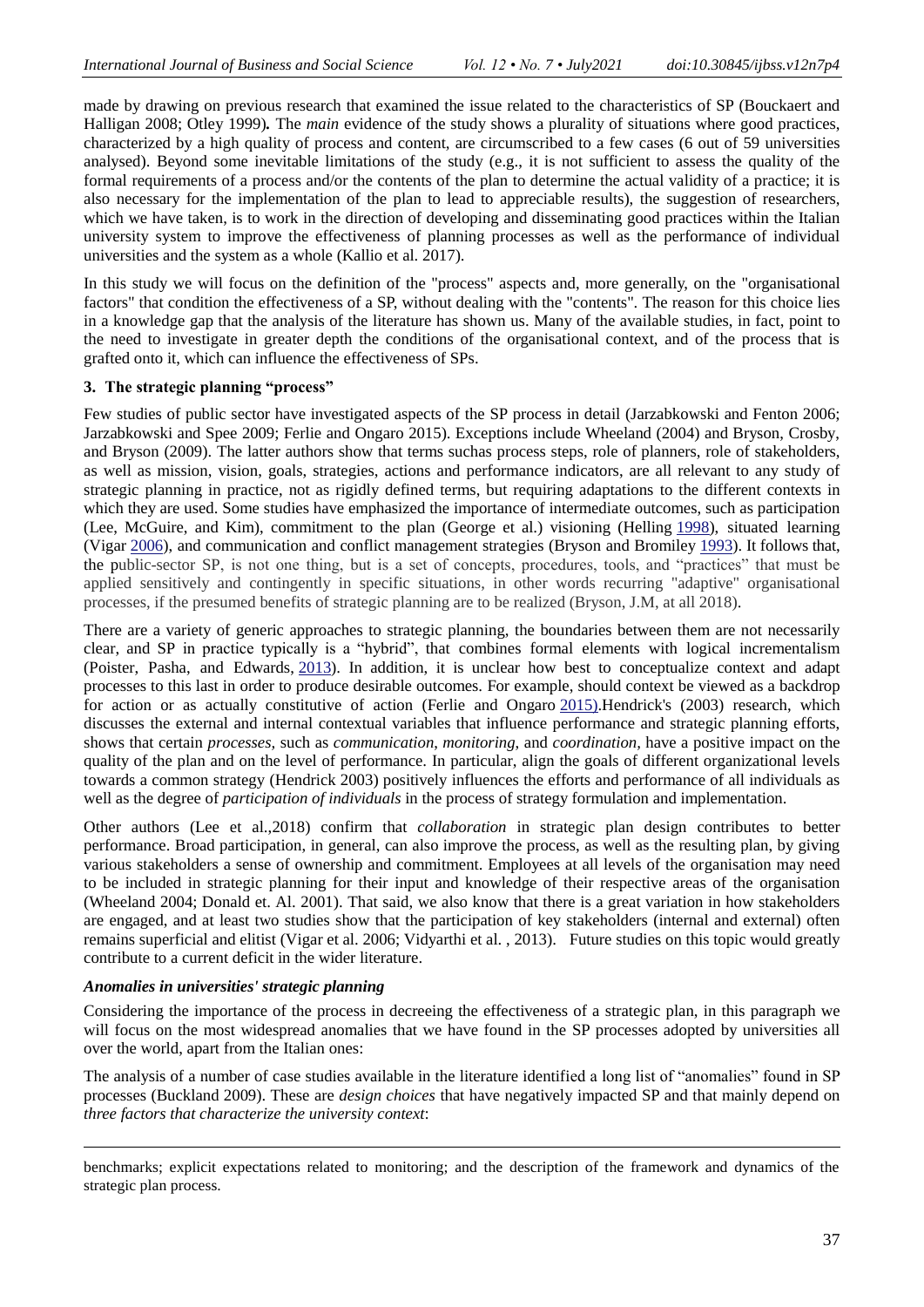- *1. ministerial policies and regulatory constraints;*
- *2. governance commitment and attitudes;*
- *3. process management style.*



*Fig. 1: The factorsinfluencing anomalies in university strategic planning*

With specific reference to the Italian context (but also in other countries), the process of the managerialization of public organizations, and consequently of state universities do not always succeed in foreseeing and uniformly managing the organizational complexity that derives from them, leaving areas of discretionary action. Within this discretion, there are some "choices" that can compromise the effectiveness of SP. Because of these (often recurring) anomalies, it is necessary to define and disseminate "best practices".

Among the errors attributable to "regulatory vacuums" that have prevented a successful outcome of strategic plans in the university system are the following:

- the incautious application of practices used by private companies that ignores the peculiarities of universities, especially the public ones (Buckland 2009), or is chosen from outdated practices (Miller et al. 2004; Whittington 2001);
- the tendency to focus on the information that the plan must contain to respond to ministerial requests, for example, in relation to the programmatic lines of development of the system3 without concern for how it will be translated within the university to make it a strategic management tool.

In Italy, the programmatic lines of development of the ministry system are issuedby the MIUR (Ministry of Research and University) every three years.

Currently, the 2019-2021 planning is in effect, which was only made known by the ministry at the end of 2019, i.e., one year late. These delays make it cumbersome to update university plans to take into account the *system's lines of development*, with the risk of generating mismatches between the objectives of the systemand the individual university.

For these and other reasons, the abovementioned anomalies or regulatory gaps have contributed to the drafting of strategic plans whose implementation has not produced positive effects on strategic management. The implementation of the legislation, in fact, has been limited to impacting the way in which universities are funded, the role of academics and their workloads, and the need for new professionalism among technical-administrative

-

<sup>3</sup>The Ministry's guidelines for the university system are one of the most important acts of planning. The ministerial planning provided for in article 1-ter of Law 43 of 2005defines the development objectives of the university system every three years after consultation with CUN, CRUI and CNSU. These objectives provide a coherent overall framework within which each university can enhance its autonomy in policies of internationalization, educational offerings, student services, development of personnel and research. For these purposes, as of 2014, the fund for planning the development of the university system (established by article 1, paragraph 5, letter cof Law 537/93) is part of the ordinary financing fund (FFO).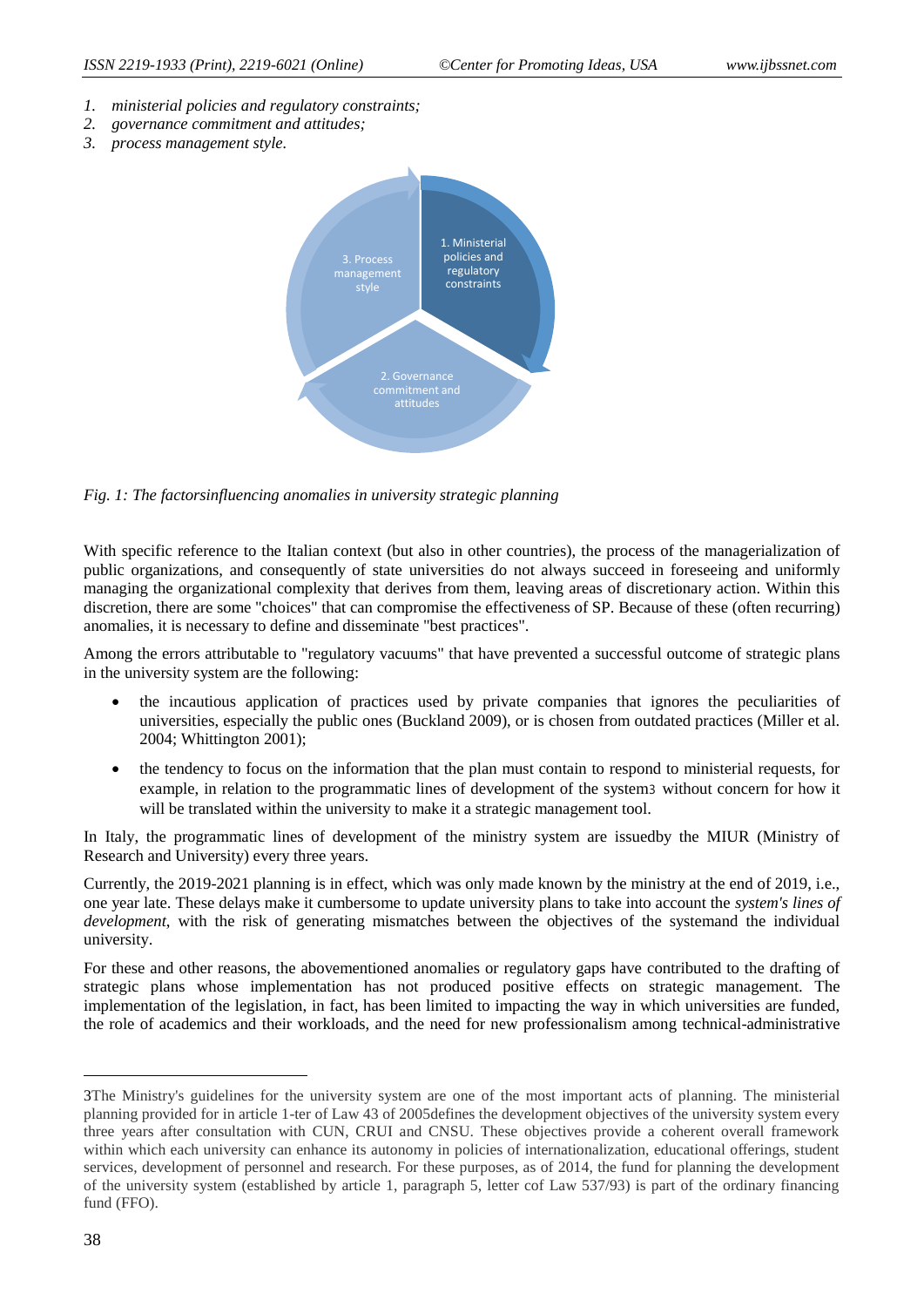staff, including the imposed presence of external audits (Deem and Brehony 2005), without significantly *effecting change and improving the performance* of many universities.

#### *Governance commitment and attitudes*

In general terms, management scholars agree that the *attitudes and explicit statements of governance* are important in determining the success of new management practices introduced by organizations. Top management and managers of varying degrees and levels must devote time and have the expertise to initiate and follow through managerial innovation processes, communicating and transferring their commitment to successful implementation to the organization's stakeholders.

In many failure cases cited in the literature, recurrent abnormalities in this area are attributable to the following:

- *poor commitment* of the university governing bodies, such as rector, department/faculty/research centre directors, general manager and executives, both in defining and, above all, implementing strategy;
- *The inability of governance to shape, coordinate, support, and manage strategic potential* in such a way that decentralized units independently align with defined guidelines
- *a lack of willingness* on the part of the governance to allocate resources to implement the strategic plan in accordance with defined priorities.

These aspects are outside of the control of the SP designer, but they represent the keystone to ensure that, in both design and implementation, the complicity of governance/management generates and continually feeds a *virtuous circle* capable of counteracting the resistance that can inevitably arise at all levels and in all areas of responsibility.

#### *Process management style*

The most common errors encountered in this area include:

- a*top-down approach to the strategy definition*. This is consistent with the analyses of Jarratt (1985) and Dearing (1997), who argue that *"public sector companies require a direction and centralization of strategic leadership and responsibility in the top figures of the organization"*. This approach penalizes participation, the sense of belonging and the contribution that decentralized units can give to the strategic design and doesn't take into account the different development needs showed by the different departments; "Loose coupling" implies that the strategy process must be bottom-up, although resource constraints impose selectivity at the "steering core" among projects from the "academic heartland". It may be that the imperative to decentralize strategy is less acute in universities with less reliance on research activities. For example, it might be argued that teaching institutions are more similar to "machines" than to "loosely coupled" knowledge-based organizations (Clark, 2004; Eckel and Kezar, 2002) or to state-dominated European practices (Meister-Scheytt and Scheytt, 2005; Pettersen and Solstad, 2007);
- the adoption of *standardized and rigid procedures* that privilege the needs of integration, to ensure the efficiency of the process, over those of differentiation. The specificities of *loosely coupled* organizations*,* to which we have associated universities*,* are therefore ignored;
- the *claim to homologate local strategies*. "Loosely coupled" organizations, and therefore universities, have a "cell" structure whereby interior teams, individuals or segments can devise innovation and experience strategic success or failure without coherence with or compromise of other interior units. For example, there may be research teams attempting breakthroughs in certain areas, but within a portfolio of weakly connected research initiatives. The success or failure of their work will not compromise other teams' abilities, nor is the degree of their success directly related to the financing of the activities (Weick 1976; Orton and Weick 1990).

It is on the basis of these recurrent "mistakes" that we have set up our research. The resulting "loosely coupled" model outlines the characteristic features of planning "processes" that should contain the risk of incurring "fatal errors" for the success of strategic planning. This is an approach that respects the organisational and cultural specificities, recurrent in public universities, and which, in any case, requires adaptation to the organisational characteristics of the individual institutions. Attempts at standardisation and homologation, which, as we have already pointed out, are the cause of the many failures of the SP processes, must be avoided.

#### **4. The case study analysis**

#### *The research method*

The aim of our work is to define a "practice" to help university governance adopt a strategic planning "process" that takes into account the peculiarities of "loosely coupled" organizations.

This is a type of research in which researchers are not called upon to understand quantitative aspects of a complex and little-known phenomenon. This is why we have favoured a "qualitative" approach for the construction of a practice that we tested in the "case study" described below, pending subsequent validation.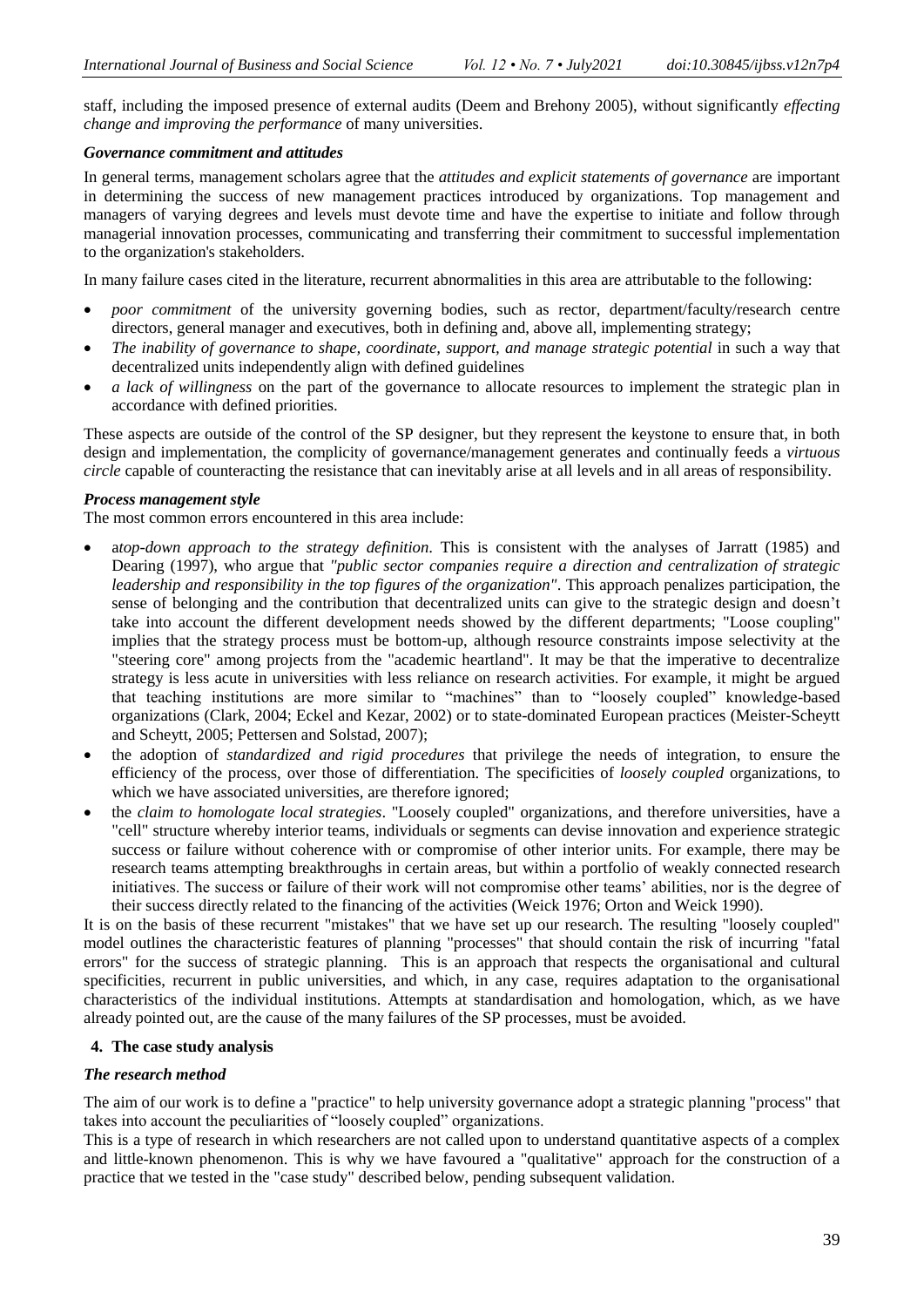Particularly, the conditions that make the case-based qualitative research method suitable are confirmed for the following evidence:

- the need to study the phenomenon in a real context due to the scarce and recent diffusion of these practices;

- the influence of exogenous (eg. ministerial directives) as well as endogenous factors (university policies) that are intertwined, making it impossible to study the attributes of the former separately from the latter one;

- the complexity of the phenomenon determined by the impact of academic and political power on the management choices.

For this type of research is needed creative intuition that leads to the construction of a method of analysis *in itinere*, that is, subject to adjustments during the course of the investigation itself.

For all these reasons, the analysis or experimentation of a practice in a wider range of case studies is the most appropriate way to find answers to the research questions. The case-based method involves the study of several significant cases but also admits the analysis of a single case (Yin, 2014). Our research work, at this stage, is limited to the application of the practice to a single case.

Particularly, we analysed the case of a university that operates on several territorial poles (Varese, Como, Busto Arsizio), with 7 departments, approximately 12,000 students, 400 professors and 320 administrative staff. As described below, the strategic planning process involved different organizational levels and different actors: the departments and the university as a whole together with the central and decentralized units providing services, managers and administrative staff.

## *The "loose-coupling" approach applied to the case study*

In this paragraph, we illustrate the characteristics of the SP "organizational process" defined and tested in the case study. As mentioned, it is based on the "loose-coupling" approach (Fig. 2).

The peculiarities of loosely coupled organizations, well clarified by Mintzberg (1994; 1998), Hardy (1991) and others in their criticism of the "strategic planning classical school", in fact, are similar to those of public universities.

As already mentioned, the "loose-coupling" model incorporates the concepts of professional bureaucracy and adhocracy (Mintzberg 1994) and suggests the need to adopt "systemic" practices for the SP process (Chandler, 1962; Mintzberg et al. 1998; Whittington, 2001).

Loose coupling organizations operate without "mechanical" relationships among their constituent parts as well as actions and processes within the organization can change or progress (or decrease) without obvious initiative or control by other unrelated parties (Glassman, 1973; Weick, 1976).

With reference to SP processes scholars of loosely coupled organizations suggest the following:

- *a. proceed from the bottom up in the formulation of strategy and objectives at different levels (from departmental strategy/objectives to university strategy/objectives);*
- *b. promote a seamless adaptive process;*
- *c. ensure the independence of the decentralized units while recognizing them as part of a whole;*
- *d. meet, accordingly, the need for integration between the central and local units and vice versa;*
- *e. create the conditions for governance that are as shared as possible;*
- *f. generate consensus about the usefulness of strategic planning inside the whole organization.*

Our practice has therefore been designed in light of these guiding principles, defining aspects of process and structure (the latter not described in this article) that must be partly adapted to the specificities of the contexts in which they may be applied.

#### *The strategic planning process: the organizational starting conditions*

The key role in designing and implementing the university SP process has been assumed by the delegate to the strategic plan specifically appointed by the Dean.

The delegate is a full professor of the Department of Economics with specific knowledge and competence about Performance Measurement Systems.

To guarantee the necessary effectiveness and efficiency in the development of such a complex project, the delegate formed a working group, which supported the drafting of the strategic plan and the development of the entire process. The working group was composed by two professors of the Economics department with experience in university planning and management issues. The working group started working in early November 2018 and completed its work of drafting and presenting the strategic plan to the university governance in June 2019.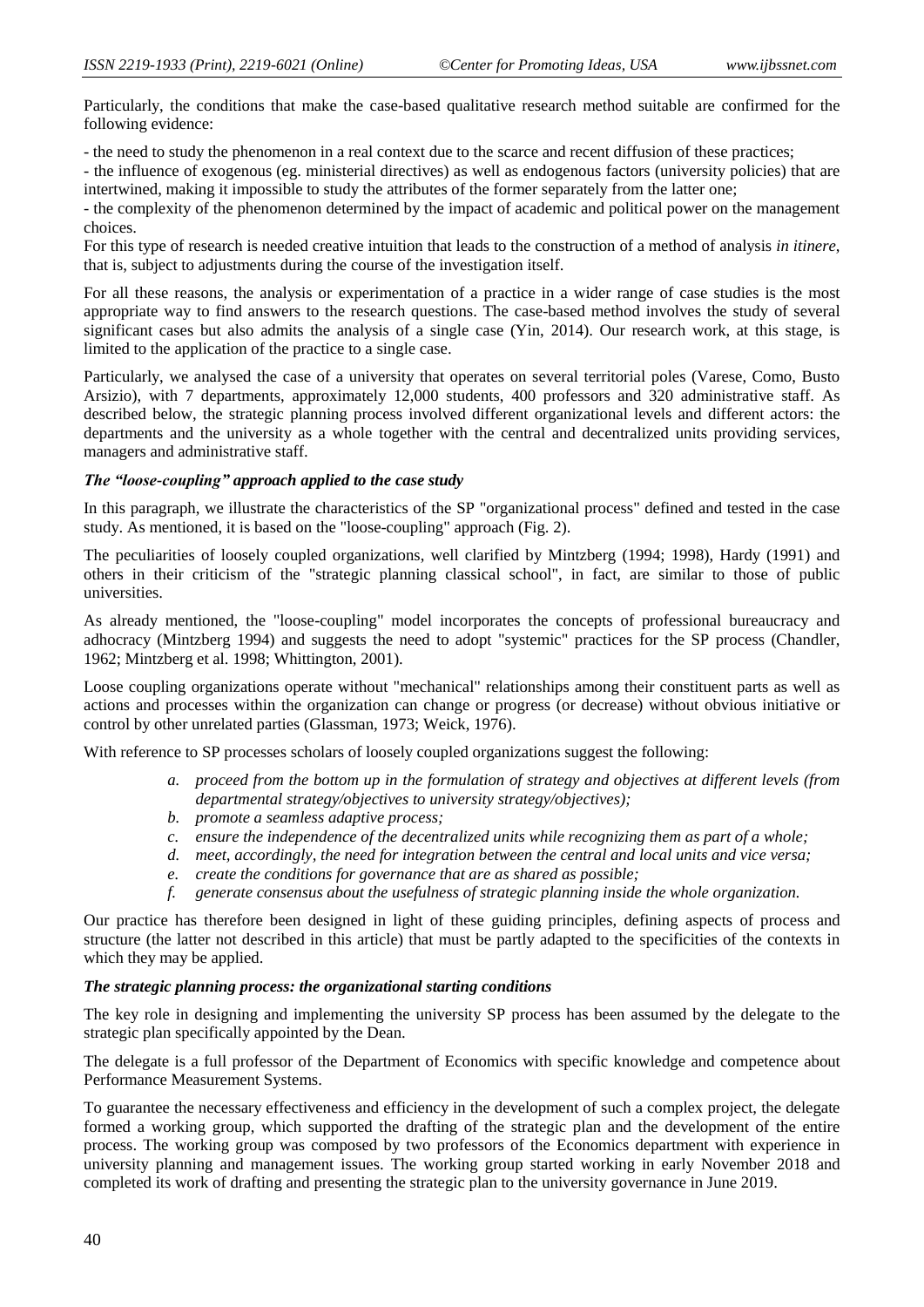Before becoming operational, the working group conducted some preliminary activities and promoted initiatives aimed at creating the "best" organizational conditions for the beginning of the planning process.

Among the *activities* were the following:

- *study of the available literature* about planning in universities, which has been discussed in the previous paragraphs;
- *development of the "loose-coupling" practice*.

The *initiatives* included:

- *training workshops* addressed to all actors that would be involved in the process on the technicalities related to practices of strategic analysis, strategy formulation, definition of objectives and targets;
- *meetings with quality assurance* (QA) bodies to share the choices that the working group would make and align them with QA protocols.

In the next paragraphs, the choices made regarding the process aspects are detailed.

#### *Process steps*

The protocol designed by the working group envisages the development of *four phases* according to a precise sequence: two planning phases *(strategic analysis and strategic planning)*, one programming phase *(annual programming and three-year programming)*, and one coordination and control phase *(monitoring).*

The process flow underlying the *"loosely coupled practice"* is illustrated in Fig. 2.



*Fig. 2 The strategic planning process: phases, actors and outputs*

For each phase, the *contents, outputs, timeframes, actors and approval procedures* by the bodies deemed competent were preliminarily defined.

As previously stated in this paper, we particularly analyse phases 1 and 2 since they were directly linked to the development of the strategic plan. Phases 3, was mainly addressed by the administrative staff because it must be carried out according to legislative and ministry requests. Phase 4, monitoring, is now in progress.

Each phase was conducted according to an *iterative process* in which the activities of the working groupalternated with those of the decentralized and central structures, always under the coordination of the working group led by the strategic plan delegate.

#### *Phase 1: Strategic analysis*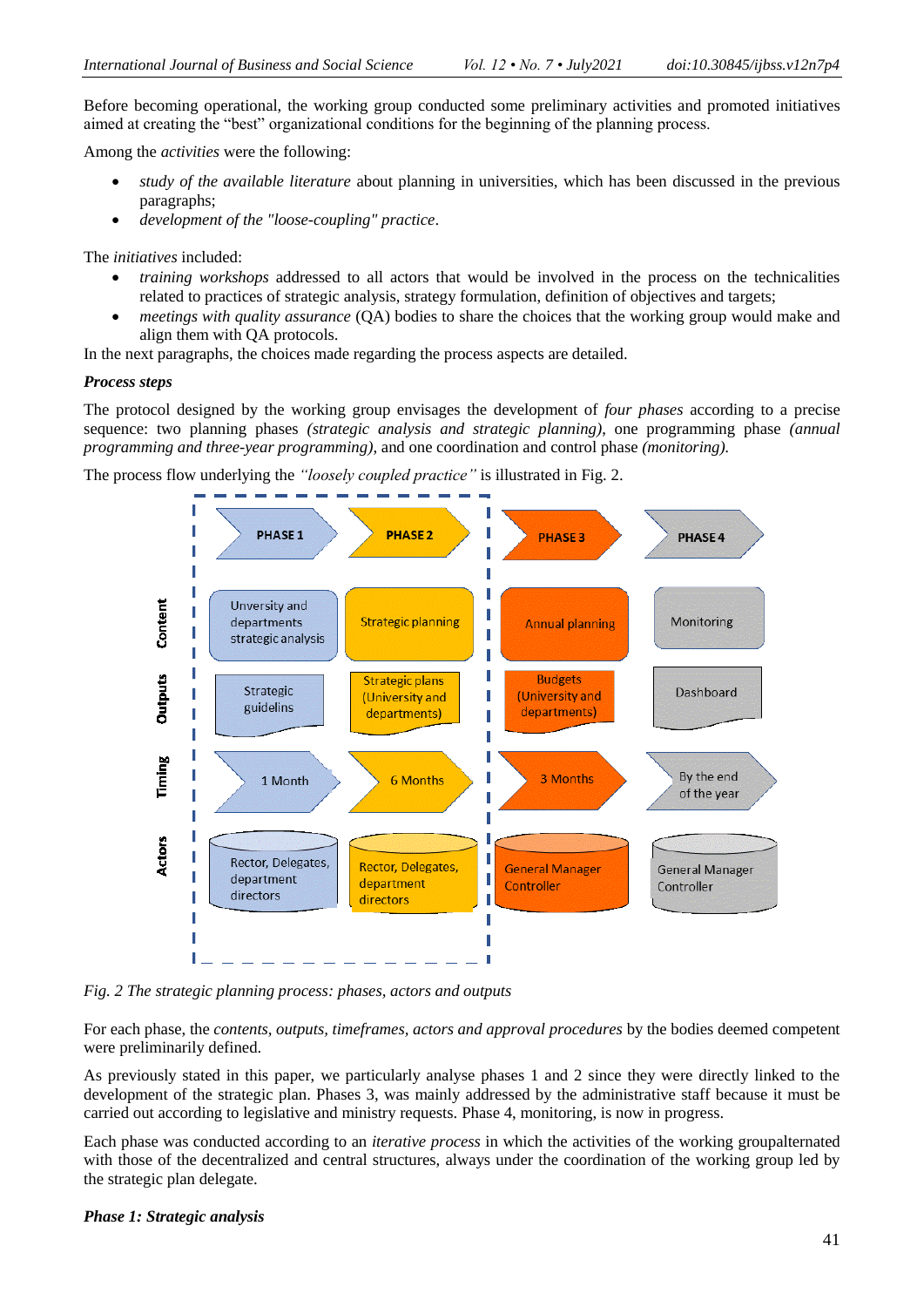The first step was devoted to pursuing the strategic analysis of the university. It was conducted by the working group and aimed to define the *mission, vision* and *values* that should inspire the entire planning process, from the formulation of the strategy to the definition of the objectives for the different organizational levels, and the related action plans. It took the working group approximately one month. Once defined, they were shared with the Dean.

Subsequently, the working group asked the departments to conduct an internal *SWOT analysis* with two very precise aims:

- to acquire awareness of the presence of *strengths* and, above all, of *weaknesses* as well as the existence of *opportunities* and *risks and threats*, factors from which starting to identify "gaps" to be filled through the formulation of precise departmental strategy;

- to identify, at the university level, the *"strategic priorities",* areas on which to concentrate efforts in the coming years to clearly communicate the *"basic strategic orientation"* to which all should be aligned.

To facilitate the task of the departments, in addition to specific training for the strategic plan delegates, a comprehensive document drawn up by the working groupwas made available. It collected data *(composition and dynamics of the faculty, training offer and students, research activities and assessment, number and composition of nonteaching staff, financial data)* and calculated a number of indicators *(sustainability indices divided into teaching, research, support activities and financial sustainability)* considered useful for outlining the qualitative and quantitative profiles of the university's seven departments.

The outcome of the departmental *SWOT analyses* (to which were added those requested from the rector's delegates and the managers of the central administration and decentralized units) needed approximately a month of work by those involved.

After an additional month of work, the working group, starting from the *comparative analysis of thegaps* emerged from the *SWOT analysis*, was able to identify *"five strategic priorities"* for the university:

- *quality*
- *internationalization*
- *interdisciplinarity and innovation*
- *roots in the territory*
- *distinctive identity*.

These priorities, disseminated and communicated within the university have represented the guiding lines for the development of departmental strategic plans, declined in the three areas of teaching, research and third mission.Consequently, the seven departments could refine their *local strategies* and draw up their own plans, which would then be consolidated. To steer the process towards common interests, the working group gave the departments *three slogans*, one for each area of activity, which would be applied in the different realities. Thus, for research, everyone's orientation was aligned with the idea of improving the university's positioning in national and international rankings in order to strengthen its reputation as a *"research university".* For teaching, local strategies focused on *"standing out"* to attract quality students and lecturers. Finally, for the third mission, the common commitment was to *"ally"* to enhance the research and social role of the university.

Only at this point was it possible to formulate the *strategy and plan of the university*. The latter are, in fact, the outcome of a process of synthesis of local strategies and plans, which are unquestionably congruent with the central strategic orientations (the five strategic priorities).

This approach is aligned with the organizational principles suggested for *loosely coupled organizations*:

- *proceeding from the bottom up* in the formulation of strategy and objectives at the various levels (from the strategy/objectives of the departments to the strategy/objectives of the university),
- *promoting a seamless adaptive process*,
- *ensuring the independence* of the decentralized units while recognizing them as part of a whole, meeting the need for *integration* between the centre and the periphery and vice versa
- *creating the conditions* for governance that is as *shared* as possible.

Before proceeding to the next step, the work performed was presented to the governance: the rector, rector vicar, rector's delegates, department directors and general manager. Once the contents and documents of this first part of the work had been approved, it was decided to further expand the discussion to better prepare the people involved in the next steps to face future tasks with full awareness.

Within *loosely coupled organizations* where informal and fluid relations prevail (i.e., those that adapt to specific circumstances), it is important to activate *effective communication processes* to ensure maximum coordination, an indispensable condition for drawing up a university plan that respects the expectations expressed in the plans of the decentralized units. Therefore, the working group wished to broaden the debate on the outputs of this first phase by promoting a *series of meetings* with the managers, the quality assurance bodies, the delegates of the departmental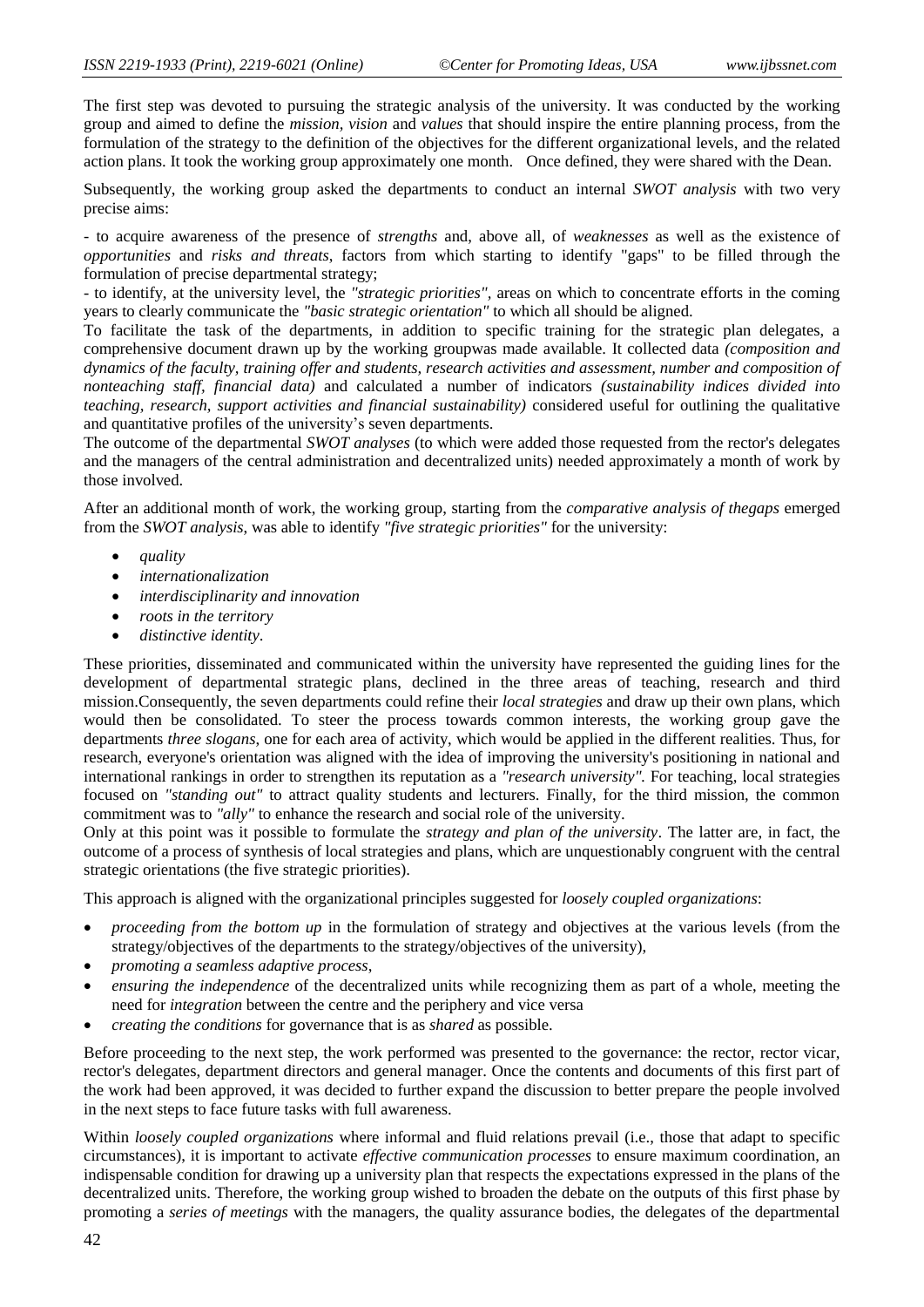strategic plan, etc. *Sharing the choices* made with important players in the university's governance also made it possible to reduce the ever-present risk of *"rejection"*.

#### *Phase 2: The strategic plan development*

The second step of the SP process aimed to develop strategic plans both for the departments and the university as a whole.

Given that a bottom-up approach was adopted for the identification of the department's strategic objectives to foster consensus and commitment at the formal level, this phase was significantly guided by the working group.

This approach ensured the standardization and homogenization of departmental plans while safeguarding their specificity and was functional to the subsequent consolidation of departmental plans within the university plan.

To this end, a rather analytical format was sent to the departments containing the structure of the plan document that the departments had to complete. Each department was identified with a different colour.

The format submitted was divided into the following sections:

- *Section 1 - The scientific disciplinary profile of the department*. In this section, the departments were asked to present their current activities, the organizational structure of the department, the training offer and the description of the main research areas/strands. Furthermore, they were asked to indicate the third mission activities conducted in the last 5 years.
- *Section 2- The SWOT analysis of the department*. In this section, the departments were asked to include the SWOT analysis, articulating it by the three areas of activity typical of the department: research, teaching, and third mission.
- *Section 3 - The department's strategy*. The strategy was determined along the strategic lines of the department (where we want to go) and with reference to the three characteristic areas of activity. The strategic objectives were related to the 5 strategic priorities identified. Each strategic objective was then associated with a set of programs/actions that the department intended to put in place to achieve the highlighted objectives. Finally, the departments were asked to indicate, for each objective, the set of performance indicators that the department intended to use for the definition of the performance target as well as for the monitoring of the degree of achievement at the end.

For the development of departmental plans, a time interval of three months from January to March 2019 was assigned.

With reference to the central staff, similarly, the architecture of the document provided the following articulation:

- *presentation of the service unit with its activities and internal organization;*
- *SWOT analysis;*
- *main development projects.*

According to the ministry requirements, the central staff prepared the so-called "Performance Plan", which described their objectives and the related KPI in depth.For this reason, the central units participated in the SP process with less involvement than the university departments.

All departments formulated their plans following the outline received from the working group.

There was therefore an excellent and unexpected spirit of collaboration.

However, although the departmental plans reached a good level of analysis and detail on the qualitative aspects, the main problem was the difficulty of obtaining quantitative targets. Furthermore, where present, quantitative targets were defined following a rather prudential approach.

Therefore, with regard to the outputs produced, it can be stated that the documents appear to be rather robust and analytical in their qualitative aspects, while on the quantitative side, the performance targets show several gaps to be filled. This evidence may be linked to the lack of quantitative objectives of the university overall that could guide the definition of the same at the departmental level.

With regard to central structures, the documents prepared were eminently qualitative and rather brief.

At the departmental level, the elaboration of the plans involved the participation of various parties: the chairs of the courses of study for teaching, the members of the research and third mission commissions for the latter two areas of activity, and the delegate to the departmental strategic plan and the department director for the consolidation of the different parts and the drafting of the final document.

The plans, once elaborated, were presented for approval to the departmental council, which represents the decisionmaking and deliberative body.

Similarly, the plans of the central structures were developed by the managers of the different staff units.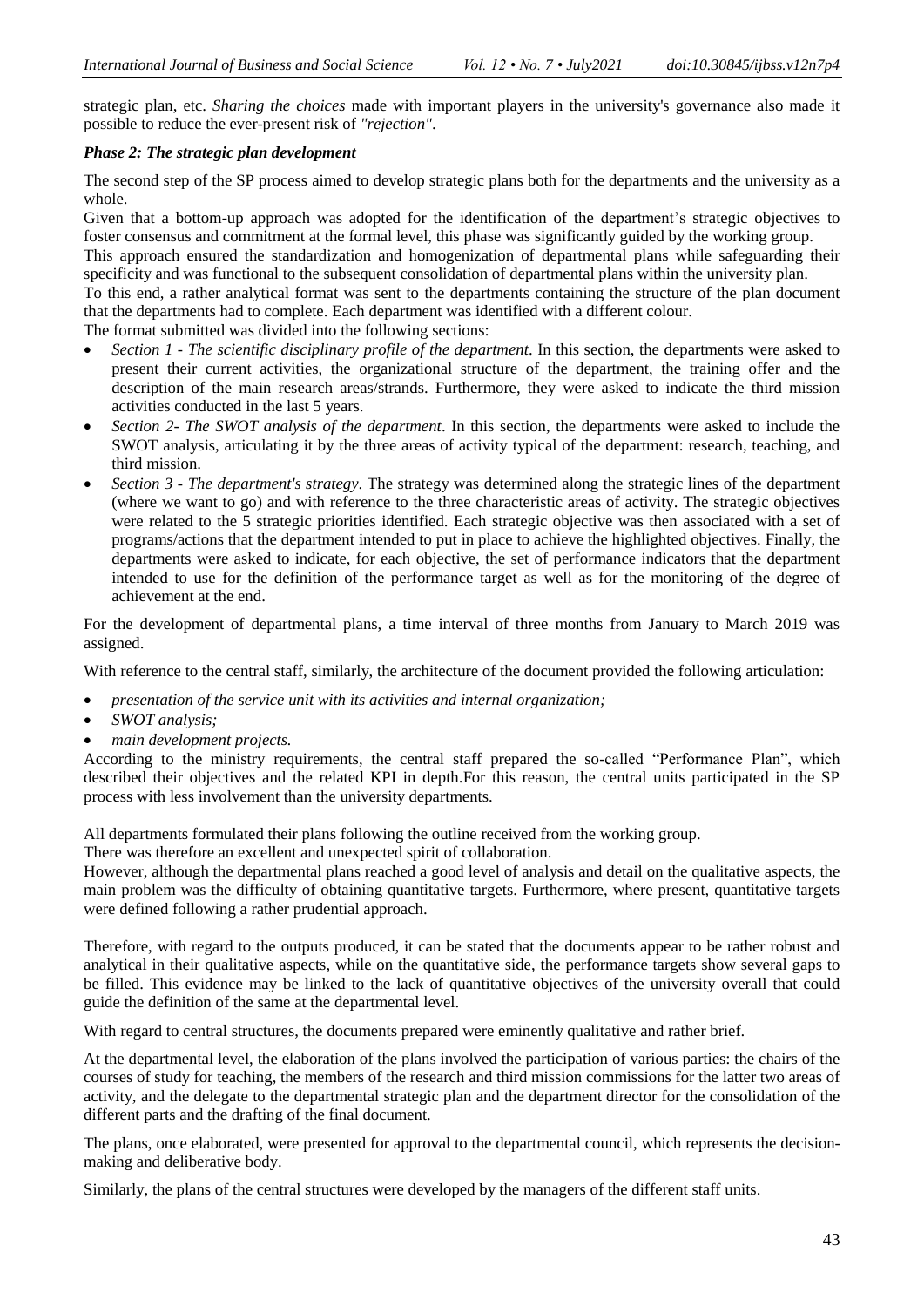The strategic plan working group continuously supervised the progress of activities by providing methodological support and answers to specific questions. Finally, the working group proceeded to draft the final document, the University Strategic Plan, consolidating the documents developed by the decentralized organizational units. The final document saw the light of day in early July 2019.

The final document was then submitted to the university's governance, which developed the introductory section presenting the university and its overall strategy, for approval. The consolidated strategic plan was presented at a plenary meeting attended by all stakeholders in late June 2019.

The final document was then submitted to the other governing bodies, the Academic Senate and the Management Board, which proceeded with the approval in July 2019. This was followed by the elaboration of an executive summary of the strategic plan that was subsequently published on the university's website for communication to the stakeholders.

In conclusion, we can say that the university succeeded in developing a strategic plan for the first time in its 20 years of activity, and the document was also appreciated by the Ministry's auditors.

Downstream of the preparation of the strategic plan, monitoring dashboards were set up that represent the necessary completeness of the process. The departments and central units were therefore asked to identify the KPIs that could best represent the individual strategic objectives identified and the related target.

With regard to monitoring, the first yearly check was conducted in September 2020. This activity was also requested to produce the targets for 2021. A further element that should be noted concerns the greater awareness induced in governance with regard to the definition of target at the university level, which can constitute the inputs on which the objectives of the peripheral units are consistently grafted.

#### **5. Case discussion**

The way in which the process of formulating and implementing a strategy is managed is an intangible but structurable factor. It is intangible because the effective management of a process is often conditioned by soft variables, such as the behaviour of people, their expectations and motivations. It is structurable because it can be traced back to a procedure that aims to capture the specificities of the organizational context in which it is inserted to create the best conditions for its implementation.

The analysis of the literature helped us to distinguish between "enabling" and "hindering" factors for the success of a strategic planning process in public universities and provided useful "planning criteria" for the construction of our practice. In particular, the fact of having associated public universities with "loose coupling" organizations suggested that we adopt an approach aimed at ensuring the following:

- the training of all key players in the process on the technical aspects related to the practices of strategic analysis, strategy formulation, definition of objectives and the related targets;
- the support and coordination with QA bodies to verify the consistency of the practice with the QA protocols and to spread the culture of assessment;
- the development of autonomous strategic plans of the decentralized units congruent with the university guidelines;
- the drawing up of a university strategic plan as the sum of the strategic plans of the decentralized units, proceeding to a harmonious synthesis and to their verification in terms of congruity and feasibility;
- the sharing of performance objectives within the individual decentralized units and with the centre;
- the joint design, not imposed, of performance measures associated with the objectives of the decentralized units and clear definition of the improvement objectives;
- a timeframe for the objectives that respected the actual priorities of the university and the identification of annual objectives to be monitored during the first year of the plan;
- the monitoring activity:
- in case of negative deviations, the explicit request to identify and implement corrective measures or to revise, with justification, the ongoing objectives;
- the start of the subsequent annual planning phase and the definition of new objectives and targets for the year following the first (rolling planning) within each decentralized unit and the university as a whole.

The application of these "planning criteria" made it possible to complete the drafting of the strategic plans at the various organizational levels with an articulation appropriate to the organizational and competitive complexity of the unit concerned.

The drafting of the plans, in a single format but with different contents, favoured the comparison and collaboration of all the actors involved while limiting disputes that would be difficult to manage and the concrete risk of rejection.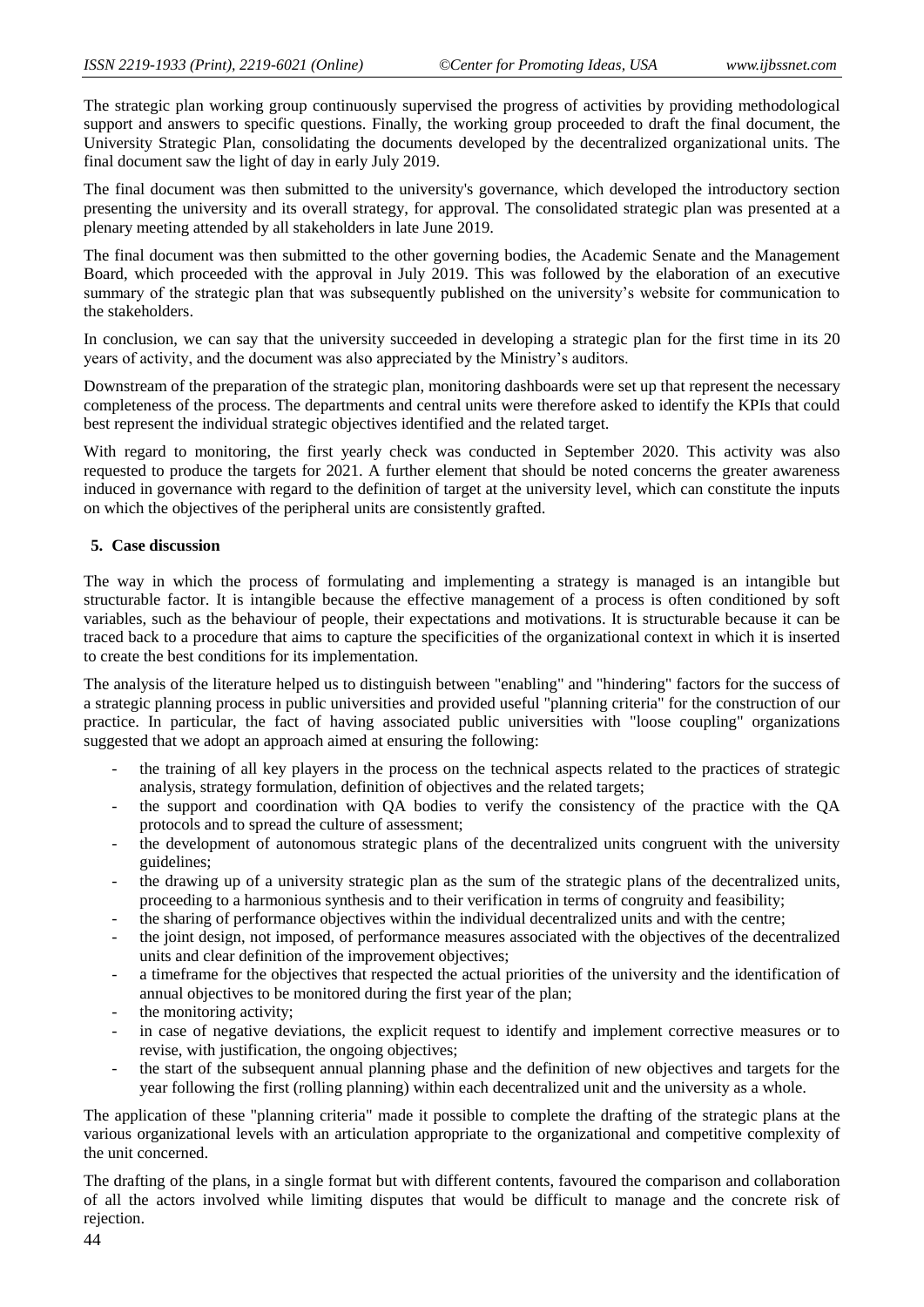As mentioned above, the project is still being completed and three fronts are still open.

First, work is underway to complete the link with administrative budgeting procedures that are currently developed exclusively in accordance with ministerial constraints and prescriptions. The allocation of financial resources is still carried out on the logic of the destination of expenditure budgets without a clear association with activities and projects. The working group is working to align the two processes: the strategic planning that necessarily requires financial resources and the budgeting that formally allocates resources.

The second area of the ongoing work relates to monitoring phase through the development of dashboards of indicators at both the departmental and central levels. Finally, a further project is underway with the aim of refining the definition of performance target of the whole university that, although well expressed in qualitative terms, are not yet well formalized under the quantitative profile.

#### **6. Concluding remarks**

The strategic plan is confirmed, in public universities and elsewhere, as an excellent tool for managing change, provided that it is drafted in a way that is congruent with the organizational specificities of these institutions. The effectiveness of a plan is subject to compliance with requirements that insist both on *"process"* aspects (involving the way in which the activities of drawing up the plan are carried out within the organization) and on certain *"structure"* aspects (involving the definition of the objectives, measures and targets to be associated with each objective covered by the plan).

In this paper, we have sought to identify and summarize the design criteria of the planning "process" while respecting the operating requirements of *"loosely coupled"* organizations, with which we have associated public universities. Particularly, the aim was to identify the optimum conditions for SP of "loosely coupled" organizations that require horizontal independence (i.e., between the various decentralized units to avoid interference) as well as vertical interdependence (i.e., between the centre and the periphery and vice versa to ensure maximum coordination).

Based on our empirical evidence, the *originality of our research work* consists of having developed the practice starting from the anomalies found in the *cases of failure* reported in the literature, many of which were accumulated by ignoring the characteristics of *loosely coupled* organizations.

The main *"wrong choices"* in the design and implementation of strategic plans can be traced to the following areas:

- a. *regulatory gaps*, which leave room for discretion, are often filled by drawing uncritically from the *experience of private companies*;
- b. *poor governance commitment*, which compromises the sharing of strategic direction and implementation of strategic plans;
- c. *process anomalies,* generated by a top-down approach to the strategy, a lack of organizational (between the centre and the decentralized units) and documentary (between the strategic plan, the performance plan, the operational and investment budgets, etc.) integration, and the adoption of rigid and uniform procedures that do not represent the operating characteristics of the loosely coupled organizations.

In developing our practice, we not only drew from experiences of *failure*, but also sought confirmation in studies that rationalized the most *successful* cases and that encouraged the construction and dissemination of *best practices*.

In particular, we drew upon the suggestions of Shattock (2000, 2004), who defended the thesis that *strategic planning* has become an activity that is not only imposed but also *vital* for all universities, especially as government funding has shrunk, and of Sporn (1999), who supports the idea that the entire university system has become reactive and competitive, a situation that strongly suggests the adoption of *management tools* once considered unnecessary or even harmful as long as they are adapted to the context in which they are inserted.

Our research work is part of this school of thought and proposes a "*planning practice*" for the strategic management of public universities to be tested and disseminated with the awareness that the planning and control practices adopted to date by our Italian universities (and others) have proven, in the vast majority of cases, to be unable to positively affect performance (see research by Bronzetti et al. 2012).

The application of the proposed practice to the case study resulted in the activation of a button-up process, in the adoption of standardized procedures that are flexible to the demands of adaptation and in the recognition of the conditions of local autonomy (the departments) while respecting the need for coordination and integration with the centre (the university).

The application of the *"loose coupling"* practice made it possible to draw up a university strategic plan and departments' plans, which in turn were drawn up in light of the central guidelines to focus attention on issues considered crucial for the university (strategic priorities).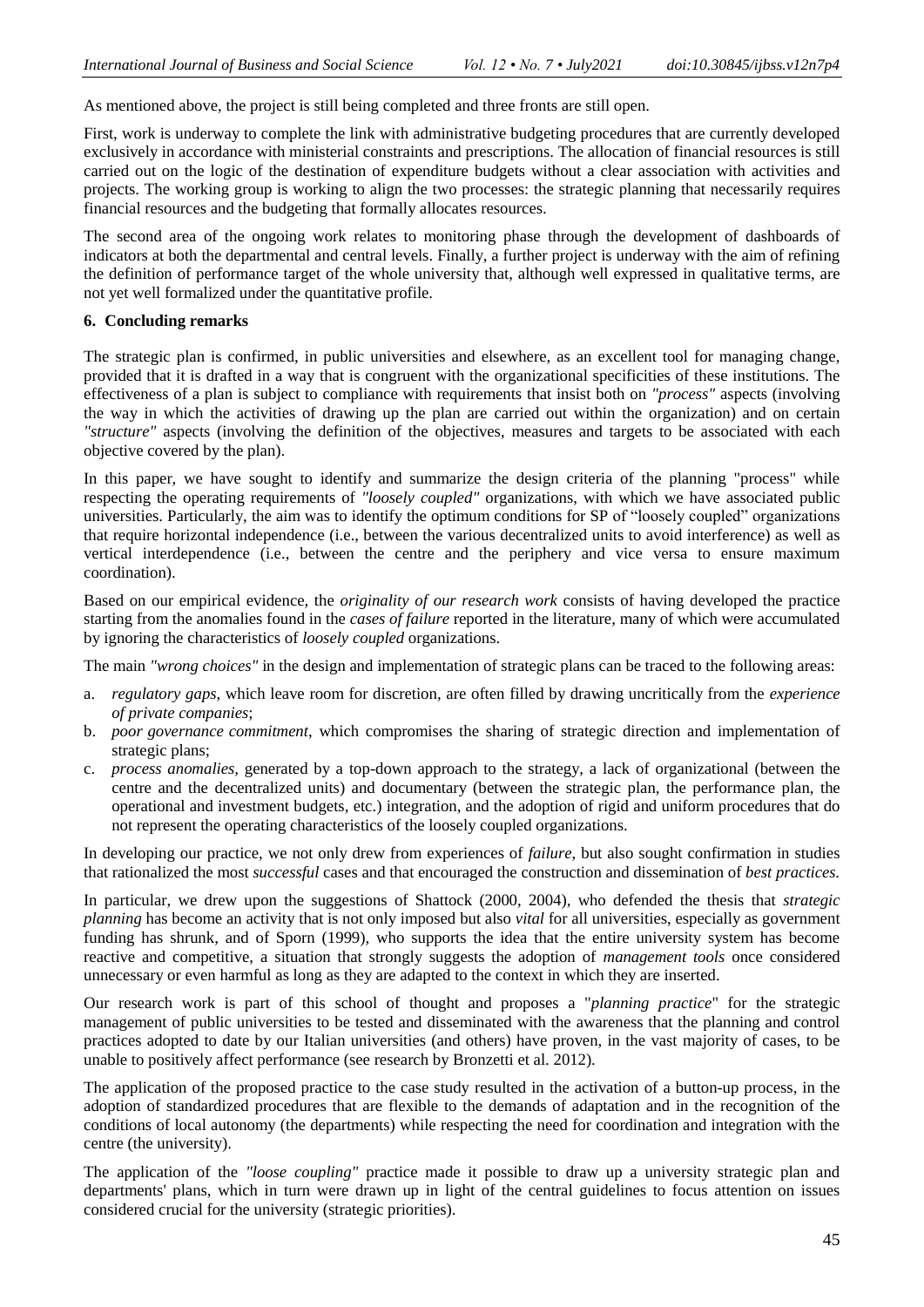The skilful guidance of the working group also ensured an adequate level of participation of the different organizational levels involved, limiting the risk of rejection of the system and creating the organizational conditions for the drafting (and implementation) of a "quality plan", confirmed by the positive assessment by the Ministry's evaluators.

However, this study is not without limitations. First, the observation of a single case-study is not sufficient to confirm the validity of a practice. We hope to have the opportunity to test the effectiveness of the "loose coupling" practice in other universities to expand the number of observations and validate the propositions and assumptions underlying the practice itself. Second, the definition of process management methods, which we addressed in this paper, does not exhaust the issues of design and implementation of the loose-coupling practice. If we want to apply this as good practice for public universities, we must complete it and resolve a series of issues linked to technicalaccounting aspects, which are inseparable from those of the process. They relate to the structural characteristics of the Performance Measurement and Control Systems, which are considered an integral part of the strategic plan. The process and structural aspects are, in fact, strongly integrated and condition each other. Indeed, on the one hand, the choice of appropriate indicators to measure performance is a condition for measuring progress towards the achievement of strategic objectives (Van Dooren, Bouckaert, & Halligan, 2010, p. 25). On the other hand, the information generated by this feedback cannot but condition the formulation of future plans by entering fully into the process dimension.

#### **References**

- Barzelay, M., and Colin C. (2003). *PreparingfortheFuture:StrategicPlanningintheU.S.AirForce.*Washington, DC: Brookings Institution Press.
- Borins, S. (1998). *InnovatingwithIntegrity:HowLocalHeroesAreTransformingAmericanGovernment.*Washington, DC: Georgetown University Press.
- Boyne, G. A., and Gould-Williams J. (2003). *Planning and Performance in Public Organizations: An Empirical Analysis*. Public Management Review 5(1): 115–32.
- Bouckaert, G., Halligan J. (2008), *Managing Performance. International comparisons,* Routledge, Oxon.
- Bryson, J. M., Einsweiler, R. C. (1988). *Strategic Planning: Threats and Opportunities for Planners*. Chicago: Planners Press
- Bryson, J.M., Bromiley, P. (1993). *Critical Factors A*ff*ecting the Planning and Implementation of Major Projects*. Strategic Management Journal 14 (5): 319–37.
- Bryson, J. M. Crosby, B.C., Bryson, J. K. (2009). *Understanding Strategic Planning and the Formulation and Implementation of Strategic Plans as a Way of Knowing: The Contributions of Actor-Network Theory.*International Public Management Journal 12(2): 172–207.
- Bryson, J. M. (2011). Strategic Planning for Public and Nonprofit Organizations. San Francisco, CA:Jossey-Bass.
- Bryson, J. M., at all. (2018). *Getting strategic about strategic planning research,* Public Management Review, 20:3, 317-339, DOI: 10.1080/14719037.2017.1285111
- Bronzetti, G., Mazzotta, R., Nardo, M.T. (2012). *Strategic Planning Dimensions In Italian Universities*, Business Education & Accreditation, Volume 4, N°1
- Burby, R. J. (2003). "Making Plans that Matter: Citizen Involvement and Government Action." Journal of the American Planning Association 69 (1): 33–49. doi:10.1080/01944360308976292.
- Buckland., R. (2009). *Private and Public Sector Models for Strategies in Universities,* British Journal of Management, Vol. 20, 524–536
- Cantele, S., Martini,M., Campatelli, B. (2012). *Gliateneiitaliani e glistrumenti di pianificazione e controllo: a che punto siamo?*Management Control 1, 2012
- Chandler, A. D. (1962). *Strategy and Structure*. Cambridge, MA: MIT Press.
- Clark, B. R. (2004). *Sustaining Change in Universities.* Buckingham: SRHE/Open University Press.
- Dearing (1997). Higher Education in the Learning Society, Report of the National Committee. London: Niche Publications
- Deem, R., K. J. Brehony (2005). *Management as ideology: the case of "new managerialism" in higher education*, Oxford Review of Education, 31, pp. 217–235.
- Eckel, P. , A. Kezar (2002). *The e*ff*ect of institutional cultures on change strategies*, Journal of Higher Education, 73, pp. 435–460.
- Donald, C. G., T. S. Lyons, and R. C. Tribbey. (2001). "A Partnership for Strategic Planning and Management in A Public Organization." Public Performance and Management Review 25 (2): 176–193. doi:10.1080/15309576.2001.11643653.
- Ferlie, E., and E. Ongaro. (2015). Strategic Management in Public Sector Organizations: Concepts, Schools, and Contemporary Issues. New York: Routledge.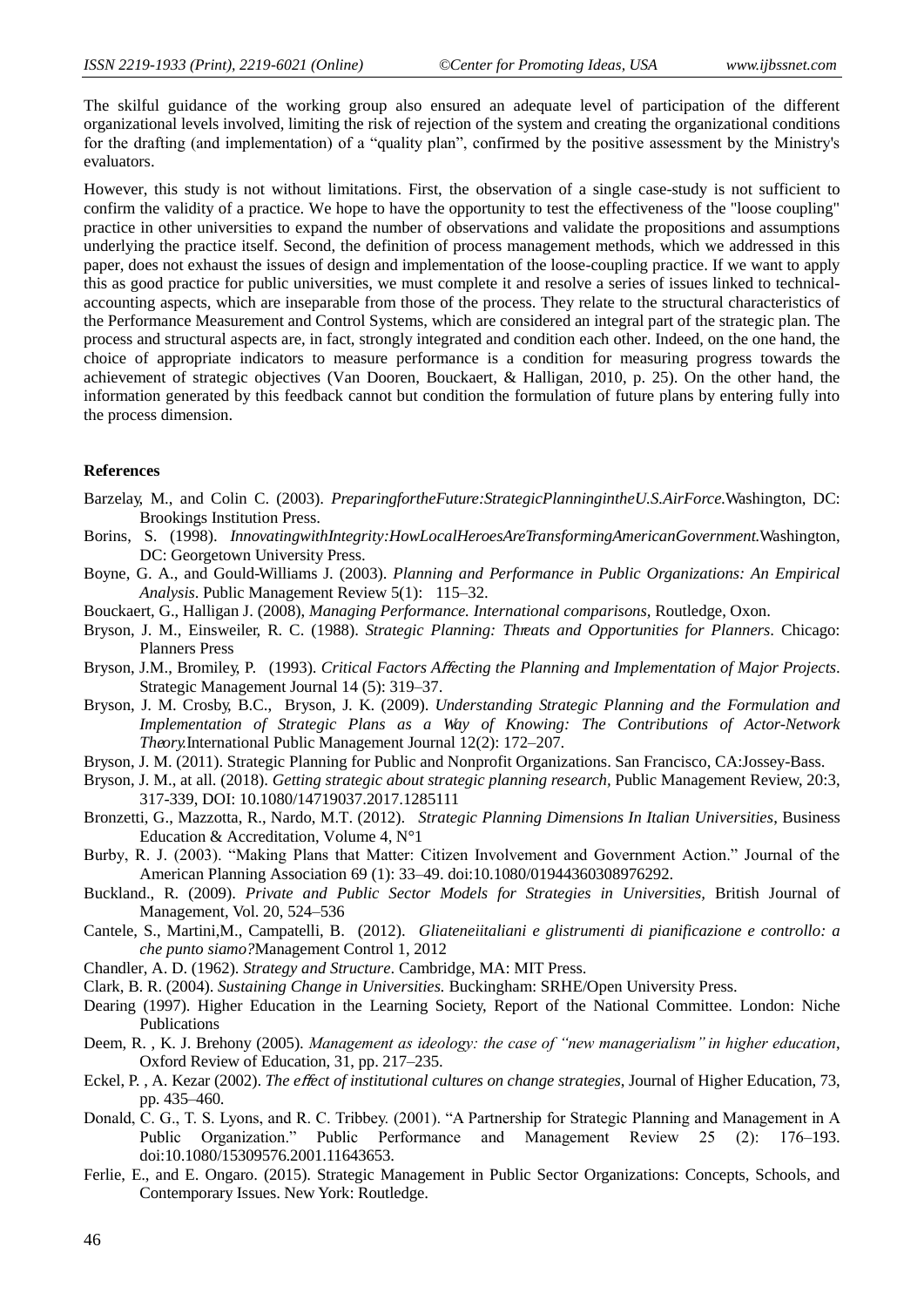- Frentzel, W. Y., Bryson, J. M., Crosby, B.C. (2000). Strategic Planning in the Military: The U.S. Naval Security Group Changes Its Strategy, 1992–1998. *LongRangePlanning* 33(3): 402–29.
- Hardy, C. (1991). *Configuration and strategy making in universities: broadening the scope*, Journal of Higher Education, 62, pp. 363–393.
- George, B., and S. Desmidt. (2014). "A State of Research on Strategic Management in the Public Sector." In Strategic Management in Public Organizations: European Practices and Perspectives, edited by P. Joyce and A. Drumaux, 151–172. New York: Routledge.
- Glassman, R.B., (1973)*Persistence and loose coupling in living systems.* Behavioral Science/vol. 18. Issue p .83-98
- Helling, A. (1998). "Collaborative Visioning: Proceed with Caution! Evaluating the Results of Atlanta's Vision 2020 Project." Journal of the American Planning Association 64 (3): 335–349. doi:10.1080/ 01944369808975990.
- Hendrick, R. (2003). Strategic Planning Environment, Process, and Performance in Public Agencies: A Comparative Study of Departments in Milwaukee. *Journalof PublicAdministrationResearchandTheory* 13(4): 491–519.
- A Comparative Study of Departments in Milwaukee." Journal of Public Administration Research and Theory 13 (4): 491–519. doi:10.1093/jopart/mug031.
- Jarratt (1985). Report of the Steering Committee on Efficiency Studies in Universities (The Jarratt Report). London: Committee of Vice-Chancellors and Principals.
- Jarzabkowski, P. (2003). *Strategy in practice: recursiveness, adaptation and practice-in-use*, Organization Studies, 24, pp. 529–560.
- Jarzabkowski, P., and E. Fenton. 2006. "Strategizing and Organizing in Pluralistic Contexts." Long Range Planning 39: 631–648. doi:10.1016/j.lrp.2006.11.002.
- Jarzabkowski, P., and A. P. Spee. 2009. *Strategy-As-Practice: A Review and Future Directions for the Field*. International Journal of Management Reviews 11: 69–95. doi:10.1111/ijmr.2009.11. issue-1.
- Kallio, K.M., Kallio, T.j., Grossi, G. (2017). Performance measurement in universities: ambiguities in the use of quality versus quantity in performance indicators, Public Money & Management – May 2017
- Lee, D., McGuire,M., Kim, J.H., (2018). *Collaboration, strategic plans, and government performance: the case of efforts to reduce homelessness,* Public Administration Review, vo. 20-pages 360-376
- McClamorch, J., Byrd,J.,J., Sowell, S., (2001). *Strategic Planning: Politics, Leadership, and Learning*, The Journal of Academic Librarianship, Vol. 27, N°5, pages 372-378
- Meister-Scheytt, C., Scheytt, T. (2005). *The complexity of change in universities*, Higher Education Quarterly, 59, pp. 76–99.
- Miller, S., D. C. Wilson and D. Hickson (2004). *Beyond planning,* Long Range Planning, 37, pp. 201–218.
- *Mintzberg*, *H*. (*1993)*. *Structure in fives*: Designing effective organizations. Prentice-Hall, Inc.
- Mintzberg, H., (1994). *The Fall and Rise of Strategic Planning: Reconceiving Roles for Planning, Plans and Planners.* London: Prentice Hall.
- Mintzberg, H., B. Ahlstrand and J. Lampel (1998). *Strategy Safari: a Guided Tour through the Wilds of Strategic Management*. London: Prentice Hall.
- Mintzberg, H. (2007). Tracking Strategies: Toward a General Theory. New York: Oxford University Press.
- Orton, J. D. and K. E. Weick (1990). *Loosely-coupled systems: a reconceptualization,* Academy of Management Review, 15, pp. 203–223.
- Otley, D., (1999), *Performance management: a framework for management control systems research,* in Management Accounting Research, 10.
- Pettersen, I.-J., Solstad, E. (2007). *The role of accounting information in a reforming area: a study of higher education institutions*, Financial Accountability and Management, 23, pp. 133–154.
- Poister, T. H. (2010). "The Future of Strategic Planning in the Public Sector: Linking Strategic Management and Performance." Public Administration Review 70 (s1): s246–s254. doi:10.1111/ puar.2010.70.issue-s1.
- Poister, Edwards, Pasha, & Edwards (2013). *Strategy Formulation and Performance*,Public Performance & Management Review, Vol. 36, No. 4, June 2013, pp. 585–615.
- Reckwitz, Andreas. 2002. *The Status of the "Material" in Theories of Culture: From "Social Structure" to "Artefacts*. Journal for the Theory of Social Behaviour 32(2): 195–217.
- Radnor, Z. J., Barnes, D. (2007), *Historical analysis of performance measurement and management in operations management.* International Journal of Productivity and Performance Management, 56, 5/6, pp. 384–396.
- Shattock, M. L. (2000). *Strategic management in European universities in an age of increasing institutional self-reliance,* Tertiary Education and Management, 6, pp. 93–104.
- Shattock, M. L. (2004). *Managing Successful Universities*. Buckingham: SHRE/Open University Press.
- Schein, E.H. (1985), *Organizational culture and leadership*, San Francisco, Jossey-Bass
- Schön, D. A. (1987). *Educating the Reflective Practitioner: Toward a New Design for Teaching and Learning in the Professions.* San Francisco: Jossey-Bass.
- Senge P. (1990),*The Fifth Discipline: The Art and Practice of the Learning Organization*,Doubleday/Currency;
- Shove, E., Watson, M., Hand, M., and Ingram, J. (2007). *The Design of Everyday Life*. New York: Berg.